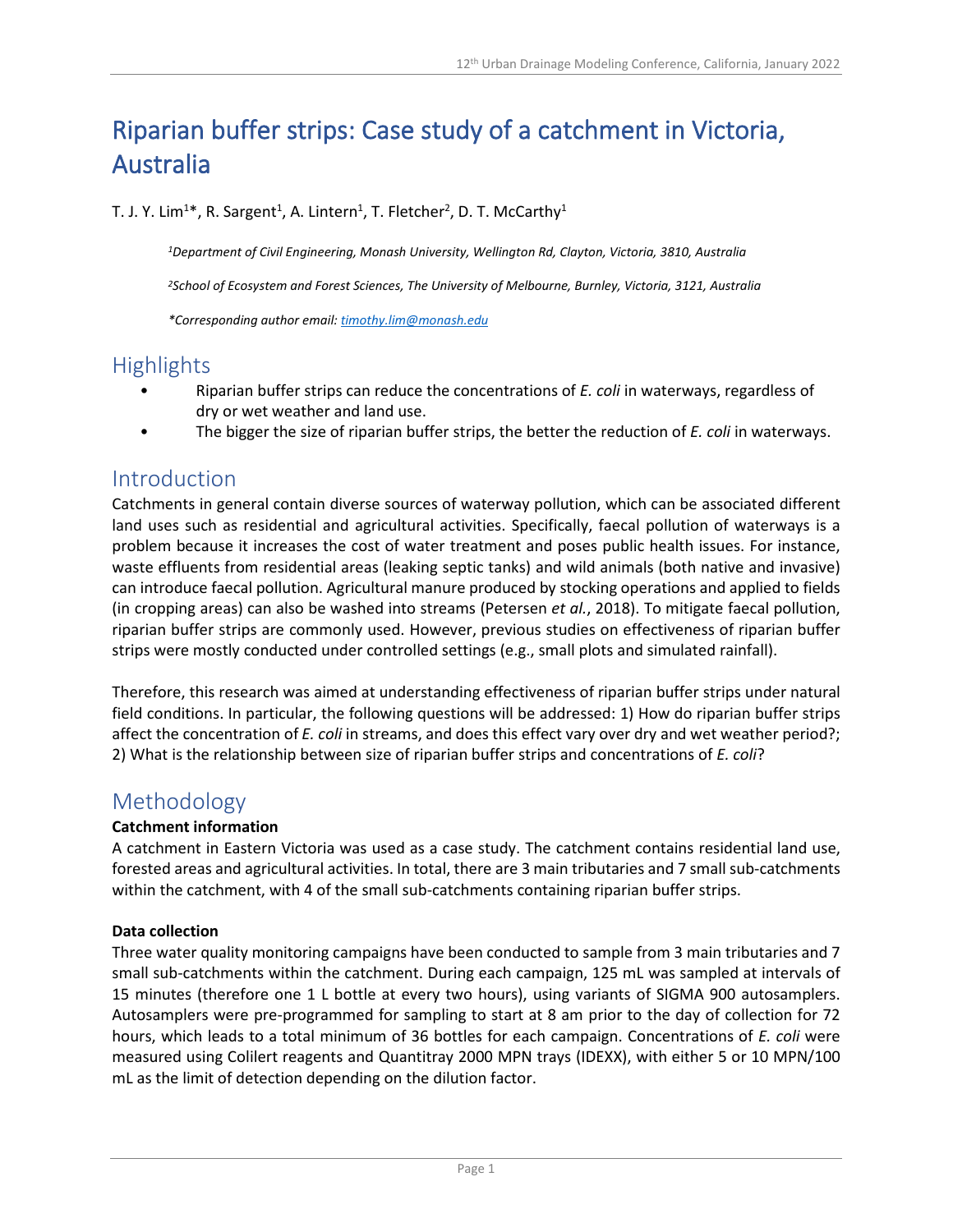#### **Data analysis**

Prior to the analysis, baseflow separation was used to separate dry and wet weather periods. Then, boxplots of all *E. coli* concentrations from the sites were constructed according to buffered sites, unbuffered sites, and main tributaries. Subsequently, Kruskal-Wallis tests with  $\alpha$ =0.05 (Kruskal and Wallis, 1952) were used to compare if the differences in the distributions are statistically significant under overall conditions, and also when samples were separated into dry and wet weather regime. The relationship between size of riparian buffer strips and *E. coli* concentrations was also explored through identifying values of Spearman rank-order ρ correlation (Spearman, 2010).

### Results and discussion

Based on Figure 1, it was found that in general, catchments with riparian buffer strips have a statistically significant lower median *E. coli* concentration as compared to unbuffered catchments (p<0.05; K-W test). The result was found to be the same for both dry and wet weather events, and agreed with previous studies which proved that riparian buffer strips are capable of removing microbes from runoff effectively (Cardoso *et al.*, 2012; Wilcock *et al.*, 2013; Xue *et al.*, 2018).



**Figure 1.** (top) *E. coli* concentrations for buffered, unbuffered, and main tributary sites under dry and wet weather. Numbers in boxplots represent number of samples; (bottom) *E. coli* concentrations for buffered, unbuffered, and main tributaries sites.  $n_{samples}$  = number of samples,  $n_{sites}$  = number of sites.